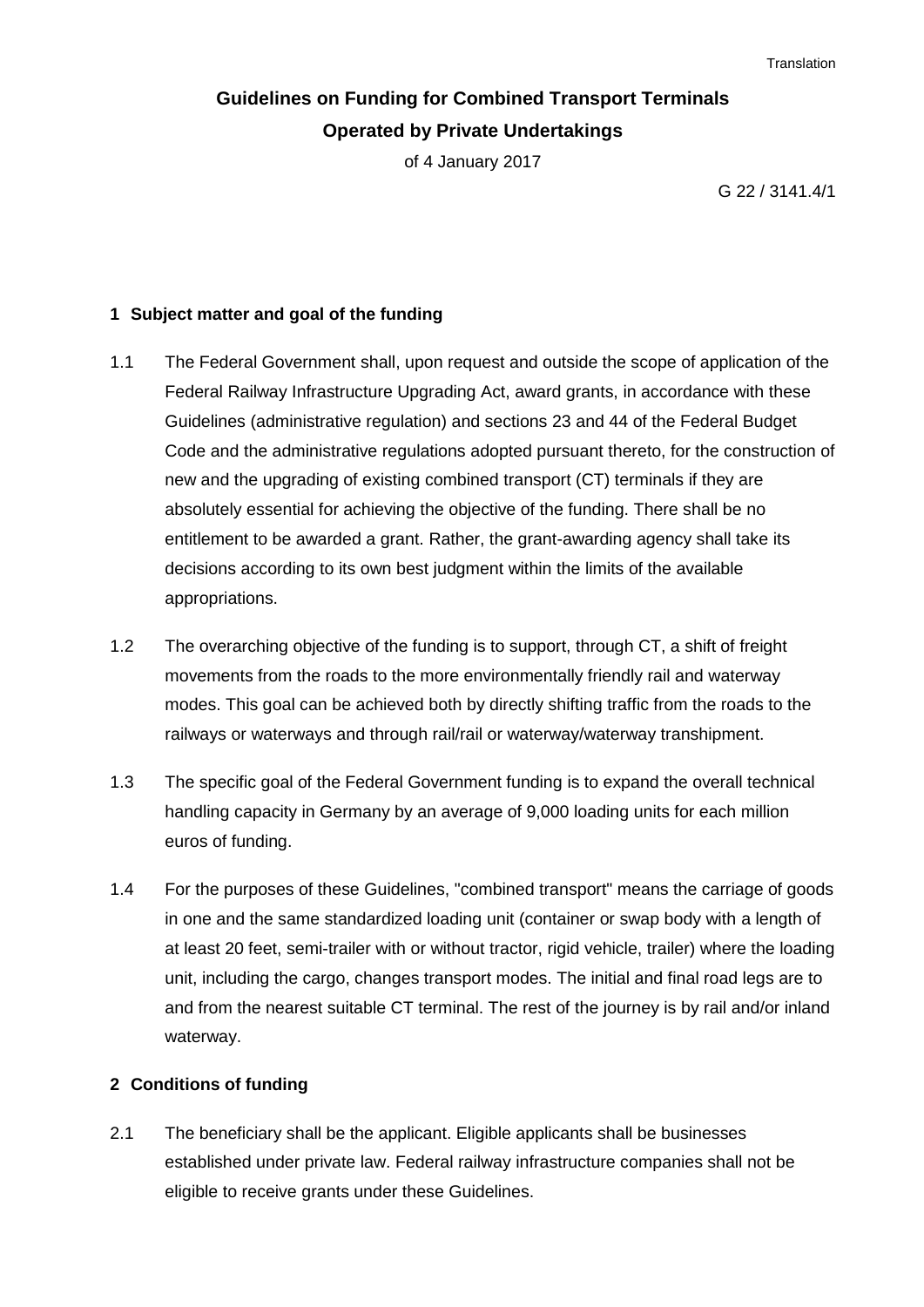- 2.2 For funding to be provided, the following conditions must be met:
- 2.2.1 funding by private capital alone would not result in the economic viability of the CT terminal;
- 2.2.2 the CT terminal to be upgraded or constructed will be accessible on a non-discriminatory basis;
- 2.2.3 the funding will not distort competition;
- 2.2.4 the project has not already started before notification of the grant has been issued; "start of the project" shall normally mean that a contract has been concluded for the supply of goods or services attributable to its execution;
- 2.2.5 a planned CT terminal and its component parts are acknowledged to be eligible for funding following a review by the competent grant-awarding agency;
- 2.2.6 the net present value calculated using a suitable rate of return in accordance with the discounted cash flow method (Annex 3(9)) is negative when the funding is disregarded; the net present value calculated inclusive of the funding must be zero;
- 2.2.7 average cargo handling costs fall by no more than €33 per loading unit as a result of the funding, and by no more than €15 per loading unit in the case of CT terminals located near seaports (degree of assistance);
- 2.2.8 proof of benefit to the national economy is furnished (Annex 3(10)); the benefit to the national economy should be at least four times the value of the funding; lower values may be acceptable in justified individual cases; no funding shall be provided if the value of the benefit to the national economy is less than the funding;
- 2.2.9 the CT terminal is to be upgraded or constructed on land owned by the beneficiary; if the beneficiary has a heritable building right or long-term leasehold over the property for the duration of the operating period (see 4.1), this shall be deemed equivalent to ownership;
- 2.2.10 the CT terminal is linked to the public transport network in such a way that there is no impediment of any kind to the CT operations.
- 2.3 Applicants in respect of whose assets insolvency or similar proceedings have been requested or opened shall receive no grants under these Guidelines. The same shall apply to applicants who are obliged to disclose or have disclosed their assets in accordance with section 802c of the Code of Civil Procedure or section 284 of the Fiscal Code. If the applicant is a legal entity represented by a legal representative, this shall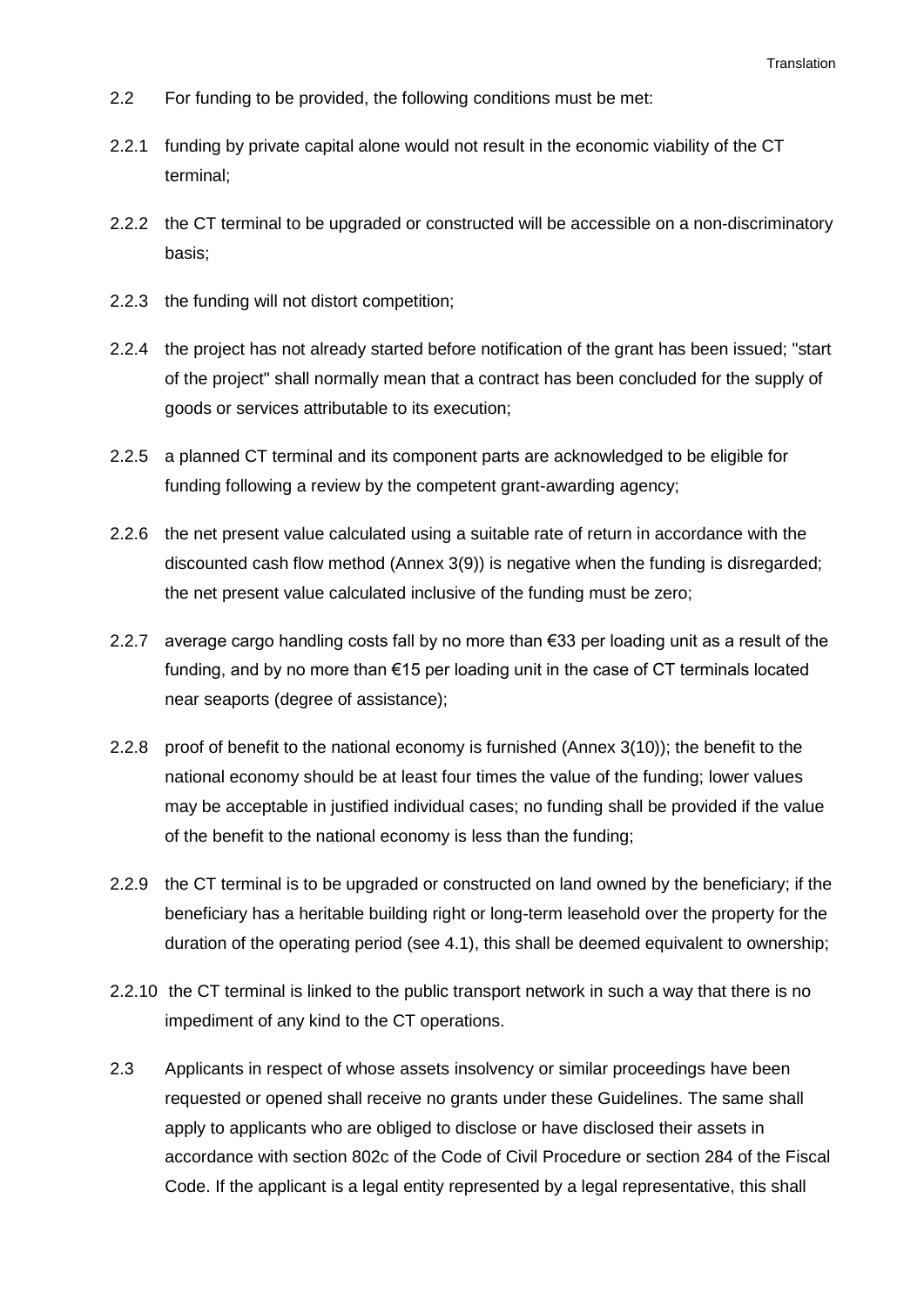apply if the legal representative is, on the basis of his engagement as the legal representative of the legal entity, subject to the corresponding obligations arising from section 802c of the Code of Civil Procedure or section 284 of the Fiscal Code.

#### **3 Nature, scope and amount of the grants**

- 3.1 Projects shall be funded by means of pro rata funding.
- 3.2 Of the eligible capital expenditure (including a 10 percent lump sum for planning costs), up to 80 percent shall be paid in the form of a non-repayable subsidy in the case of the construction of new and the upgrading of existing CT terminals. The grant shall be limited to a maximum amount when approved. In the event of aggregation with other grants, the maximum rate of funding of 80 percent must not be exceeded.
- 3.3 In accordance with Annex 1, capital expenditure for the following shall be eligible:
- 3.3.1 the acquisition of land, provided that it is directly required for handling operations and the traffic directly associated with them. The creation of a heritable building right or signing of a long-term lease shall be deemed equivalent to the acquisition of land, provided that the duration is at least equal to the operating period referred to in 4.1. Funding shall not be provided for the acquisition of land and measures deemed equivalent to it if the seller of the land, the grantor of the heritable building right or the lessor has a majority holding in the applicant or is able to exercise direct or indirect control over it. The same shall apply if the applicant has a majority holding in the seller of the land, the grantor of the heritable building right or the lessor or is able to exercise direct or indirect control over it;
- 3.3.2 the carrying-out of infrastructure projects on this land that are necessary for handling operations and, where this is the case, have been ordered by the authorities;
- 3.3.3 the erection of buildings, to the extent that they are required for the performance of activities that are directly related to CT handling;
- 3.3.4 the procurement of terminal-based handling facilities
- 3.4 Turnover tax shall not be eligible.
- 3.5 At existing CT terminals funded since 2002 under the Guidelines on Funding for Combined Transport Terminals, all measures within the meaning of Annex 1 may, within the operating period referred to in 4.1 specified in the notification of award, be eligible which become necessary *ex post facto* due to public law requirements (in particular in relation to the transport of dangerous goods), provided that separate proof of the necessity of the funding is furnished.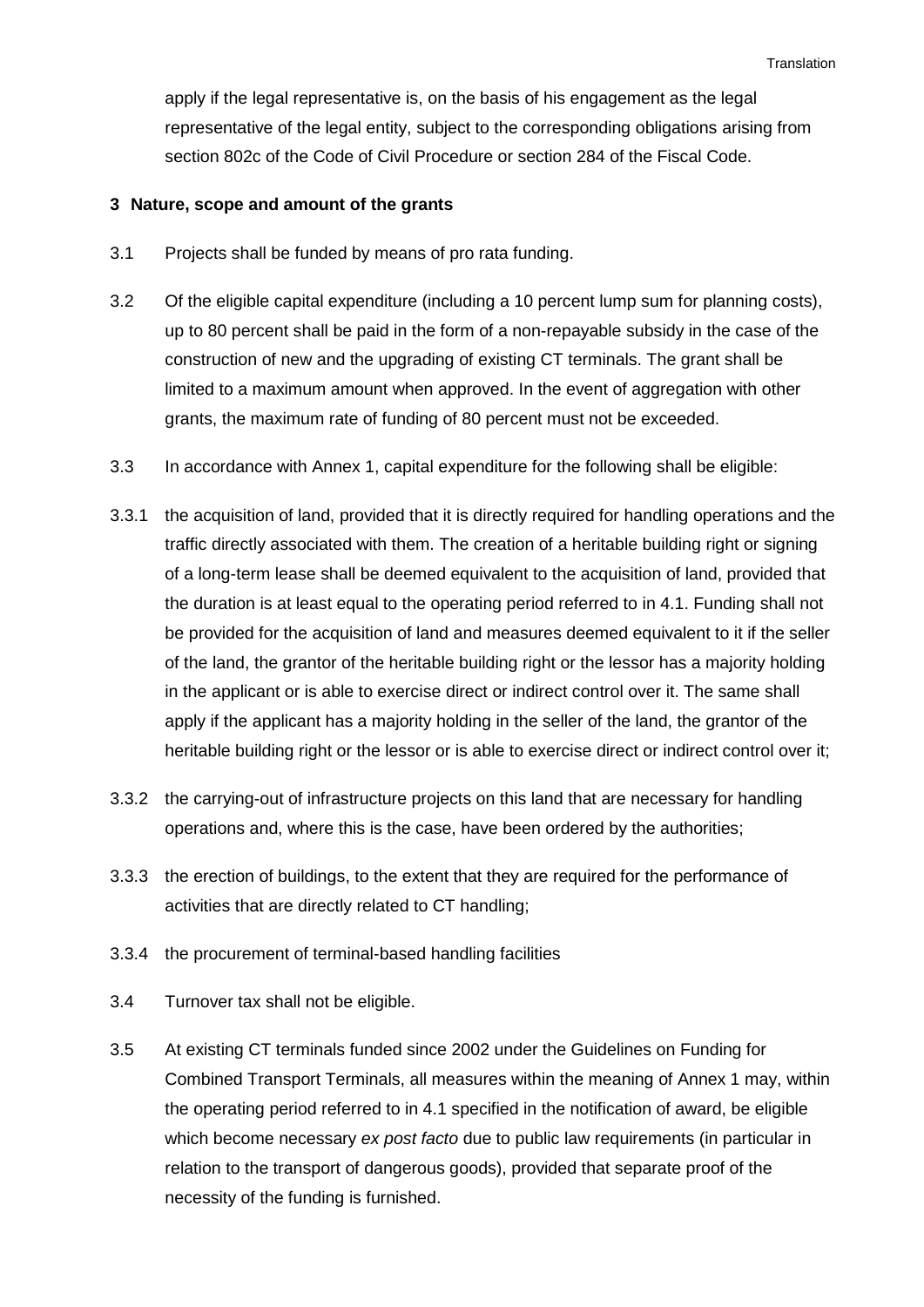3.6 At existing CT terminals funded since 2002 under the Guidelines on Funding for Combined Transport Terminals, the replacement once or twice of the mobile handling equipment funded under these Guidelines shall be eligible within the operating period referred to in 4.1 specified in the notification of award. The proportion of the funding shall correspond to that at which the item of handling equipment to be replaced was funded, provided that this does not exceed the maximum rate of funding permitted under the current Guidelines. In each case, the residual value of the handling equipment to be replaced shall be estimated.

#### **4 Obligations of the beneficiary**

- 4.1 The beneficiary shall ensure that the CT terminal for which funding has been provided remains in operation for a period of 20 years where its own resources' share of the eligible expenditure is less than 50 percent and for a period of 10 years where its own resources' share of the eligible expenditure is 50 percent or more.
- 4.2 The beneficiary shall be obliged, during the operating period referred to in 4.1, to make any lease, rental or sale of the terminal or parts thereof contingent upon the assumption by another lessee, tenant or buyer of all the rights and obligations arising from the relationship between the grant-awarding agency and the beneficiary. The contract shall require the consent of the grant-awarding agency.
- 4.3 Any change in the ratio of holdings in the beneficiary shall be notified to the grantawarding agency. The operator of the terminal's holding in the beneficiary shall not exceed 50 percent.
- 4.4 If, before the end of the operating period referred to in 4.1, the facilities and buildings are decommissioned, repurposed, sold, leased or rented in a manner contrary to 4.2, or not kept in operation, the beneficiary shall be obliged to repay the grant provided, including interest, on a pro rata basis based on the unexpired portion of the operating period referred to in 4.1. The same shall apply to terminals that have ceased operation for more than three years due to a lack of orders. Interest shall be charged on the amount repayable at an annual rate of five percentage points over the base rate in accordance with section 247 of the Civil Code
- 4.5 Construction work and supplies for which funding is provided shall be put out to tender in accordance with point 3 of the General Incidental Provisions for Grants to Fund Projects, as amended.
- 4.6 If a new CT terminal is constructed and the rate of funding exceeds 50 % of the eligible expenditure, its operation shall be put out to tender. The beneficiary or natural or legal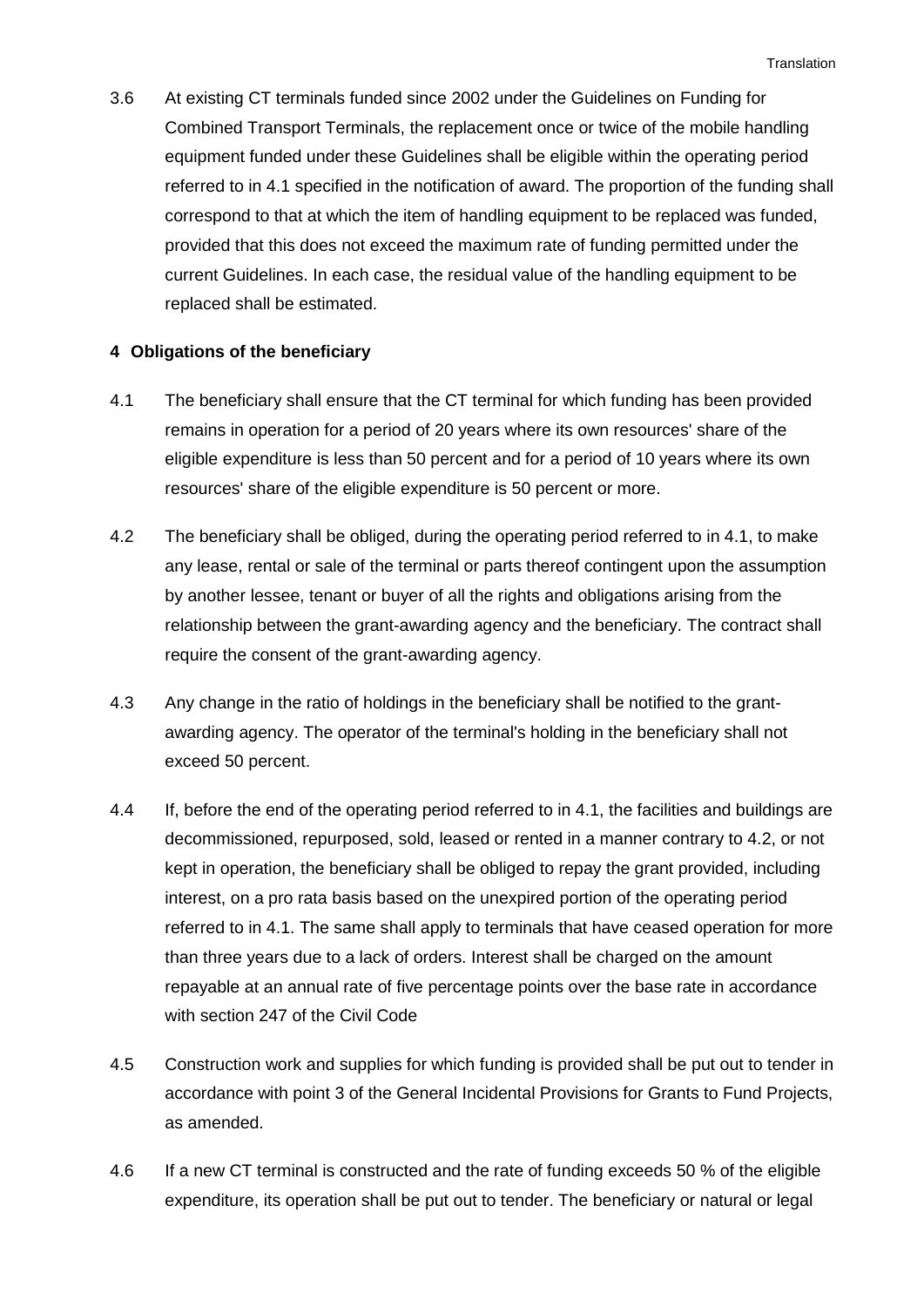entities that have holdings in it may have a maximum holding 50 percent in the operating company. In the event that the operating company or the natural or legal entities with holdings in it subsequently acquire a holding of over 50 % in the beneficiary (cf. 4.3), operation shall be put out to tender again.

- 4.7 Before the first drawdown of funds, the beneficiary shall furnish security in order to secure its potential repayment obligation. Sufficient security for the entirety of the repayment obligation shall be deemed to have been provided if the Federal Government is granted a first-rank lien in the form of a mortgage on the land on which the CT terminal for which funding is provided is to be constructed or upgraded. If the CT terminal is constructed or upgraded on land used under a heritable building right, it shall likewise suffice for the Federal Government to hold a first-rank lien in the form of a mortgage on the heritable building right, provided that the heritable building right has a remaining term of at least 25 years at the start of an operating period referred to in 4.1 of 10 years and of at least 50 years at the start of an operating period of 20 years. The entry of a corresponding priority notice in the land register shall suffice as proof of said lien. If a first-rank lien cannot be furnished, the beneficiary shall present a directly enforceable bank surety or a directly enforceable surety of equal value provided by a third party in order to secure its repayment obligation for the full amount of the grant.
- 4.8 During the construction phase, the beneficiary shall be obliged to present a binding forecast on 31 July and 31 October of each year of the federal funding that will be required by the end of the year
- 4.9 The beneficiary or the buyer, lessee or tenant of the CT terminal referred to in 4.2 shall be obliged, for the duration of the operating period referred to in 4.1, to send the competent grant-awarding agency an updated master data sheet on 15 September of each year, using the form provided by the agency.
- 4.10 Further information about indicators regarding the economic viability of the terminal that are relevant to cargo handling shall be provided to the grant-awarding agency on demand.

#### **5 Procedure**

5.1 The grant-awarding agencies shall be the Federal Railway Authority<sup>1</sup> for combined rail/road and rail/rail transport terminals and the Federal Waterways and Shipping

<sup>&</sup>lt;sup>1</sup> Eisenbahn-Bundesamt, Heinemannstr. 6, 53175 Bonn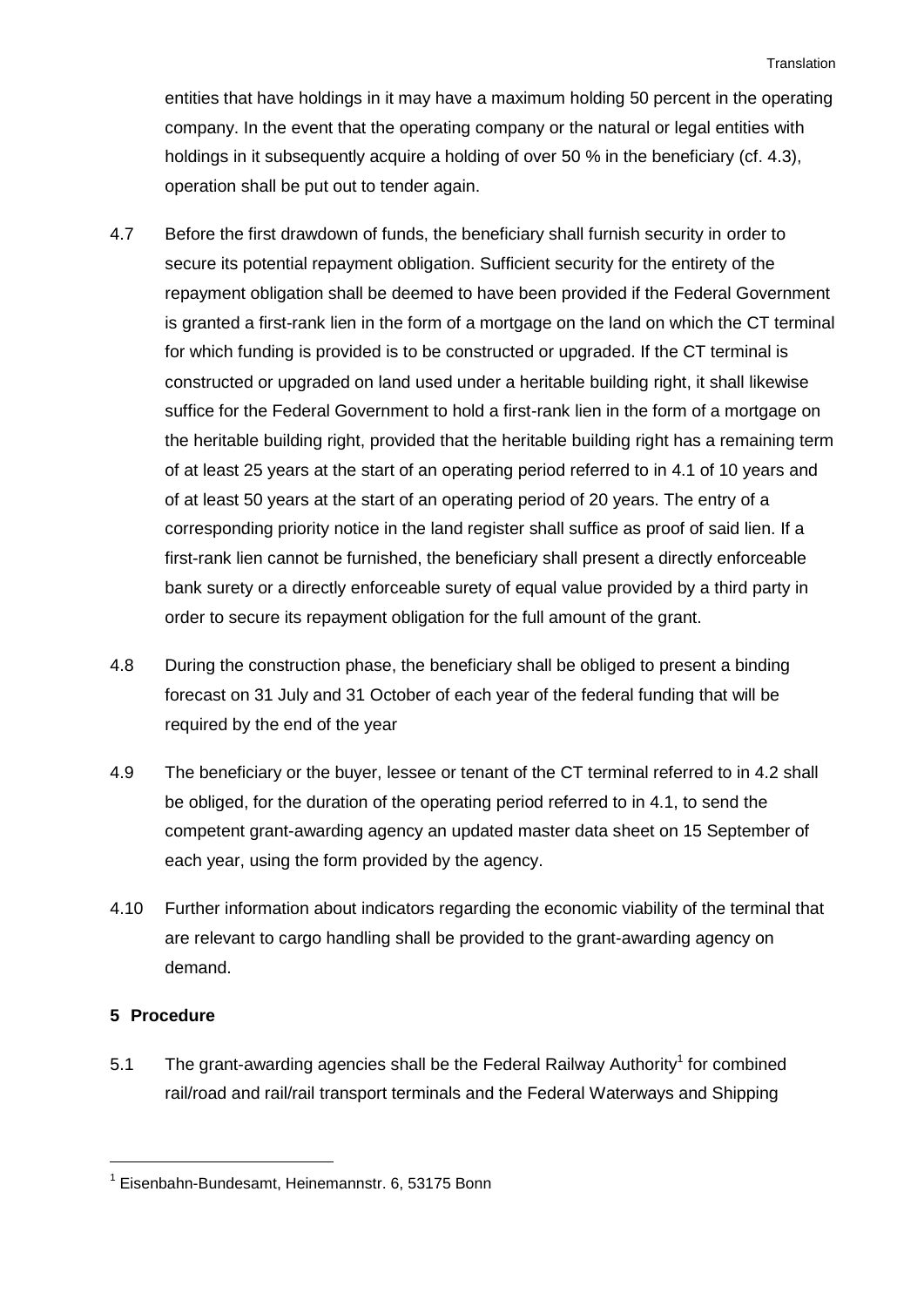Agency<sup>2</sup> for combined waterway/road and waterway/waterway transport terminals. The latter shall also be the grant-awarding agency for trimodal terminals (waterway/rail/road) where the focus is on investment in the waterway infrastructure. The former shall be the grant-awarding agency for trimodal terminals where the focus is on investment in the rail infrastructure.

- 5.2 The applications required by these Guidelines shall be submitted in writing to the competent grant-awarding agency. It shall take decisions on both the request for resolution of the siting issue and the application for funding (cf.1).
- 5.3 The competent grant-awarding agency shall assist interested parties and applicants before the submission of an application and during the approval process.
- 5.4 The competent grant-awarding agency shall first review the request for resolution of the siting issue. The documents required are listed in Annex 2.
- 5.5 In its request for resolution of the siting issue, the applicant shall provide verifiable evidence of:
- 5.5.1 how the economical operation of the CT terminal will be ensured;
- 5.5.2 whether, and if so what, modal shift impacts are likely and how the project will affect the competitive environment in its catchment area. If requested by the grant-awarding agency, a professional opinion on the matter shall be presented.
- 5.6 Following resolution of the siting issue, the grant-awarding agency shall review the application for funding. In this regard, the applicant shall submit the documents referred to in Annex 3 and declare that:
- 5.6.1 none of the restrictions referred to in 2.3 apply;
- 5.6.2 work on the project has not yet started (see 2.2.3); and
- 5.6.3 the terminal will be operated on a non-discriminatory basis.
- 5.7 The applicant shall:

 $\overline{a}$ 

- 5.7.1 furnish proof that the entire funding of the project is ensured; and
- 5.7.2 submit a declaration concerning subsidy-relevant facts using the form provided by the grant-awarding agency.

 $2$  Generaldirektion Wasserstraßen und Schifffahrt, Cherkuskerring 11, 48147 Münster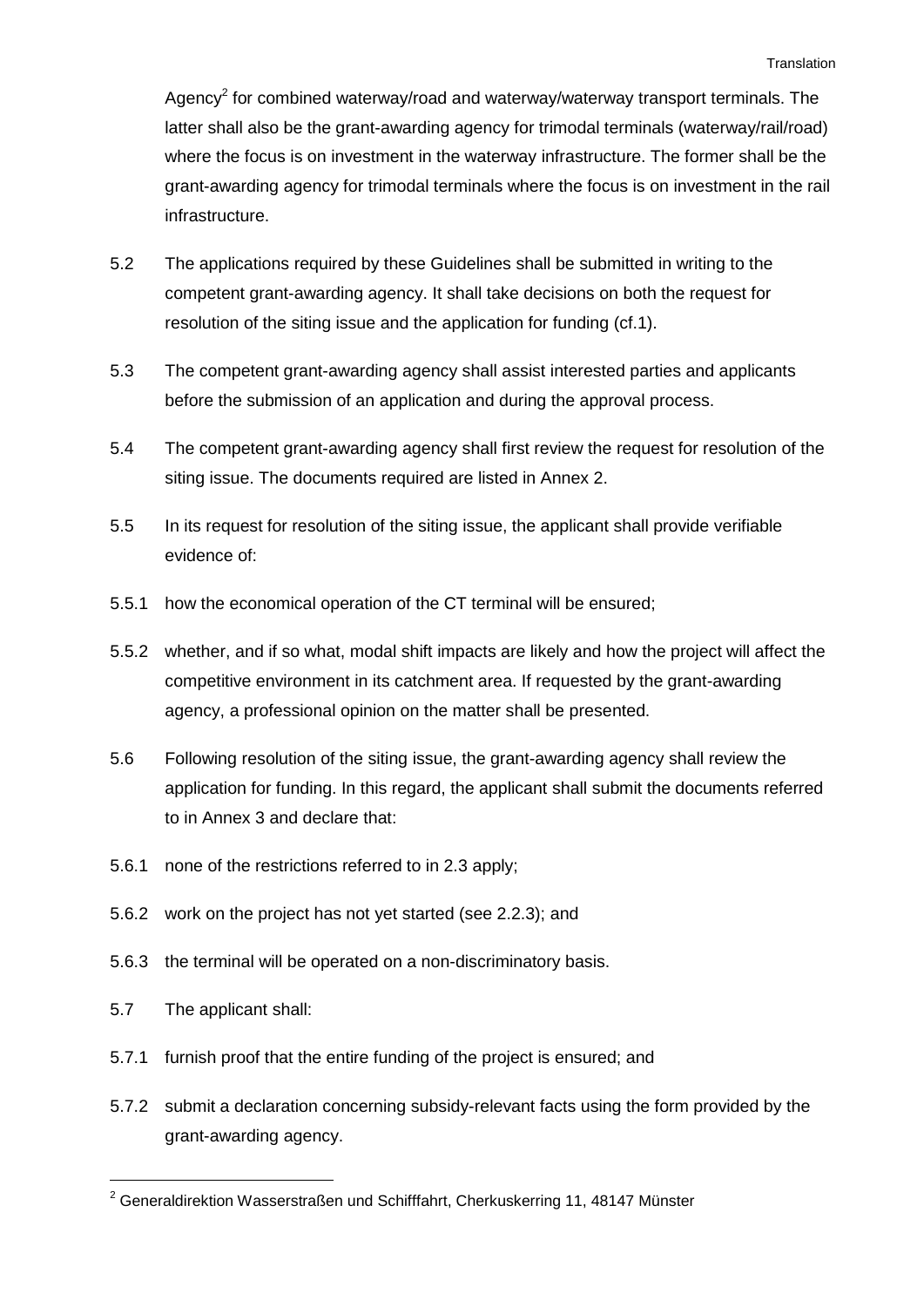- 5.8 The grant-awarding agency shall review the completeness of the applications referred to in 5.4 and 5.6 within one month.
- 5.9 If the grant-awarding agency arrives at the conclusion that a CT terminal for which an application for funding has been submitted is fully eligible for funding but that it may be wise, given the volumes of cargo likely to be handled in the medium term, to build it in stages, it may grant funding for the project accordingly, after first consulting the applicant.
- 5.10 If the grant-awarding agency has received two or more applications for a single catchment area in which sufficient volumes are not expected for all of the CT terminals for which an application for funding has been submitted, it shall endeavour to reach a consensual solution with the applicants. In so doing, it may also involve other stakeholders, in particular the operators of competing CT terminals. If agreement is not forthcoming within a reasonable period of time, the grant-awarding agency shall decide on the applications according to its best judgment.
- 5.11 The applicant is to be informed of the outcome of the review of the application for funding referred to in 5.6 as soon as possible and no later than three months after submission of all the documents required for the decision.
- 5.12 Sections 23 and 44 of the Federal Budget Code, the General Administrative Regulations adopted pursuant thereto, the General Incidental Conditions for Grants to Fund Projects and sections 48 to 49a of the Administrative Procedures Act shall apply in respect of the award, disbursement and settlement of the grant and also in respect of the proof and review of the use of funds, revocation of the notification of award, recovery of the grants awarded and the charging of interest, unless these Guidelines provide otherwise.
- 5.13 Non-discriminatory access to the terminals shall be monitored by the competent grantawarding agency and the Federal Network Agency.
- 5.14 The beneficiary shall take suitable measures to prevent funds being used for improper purposes and to prevent corruption from influencing the operations. If there is any evidence of misappropriation of funds, corruption-related crime or other violations of the purpose for which the grant has been earmarked, it shall inform the grant-awarding agency and enable it to carry out checks. The beneficiary shall also be obliged to apply accordingly the current version of the Federal Government's Guidelines on the Prevention of Corruption in the Federal Administration, which shall be made available by the grant-awarding agency.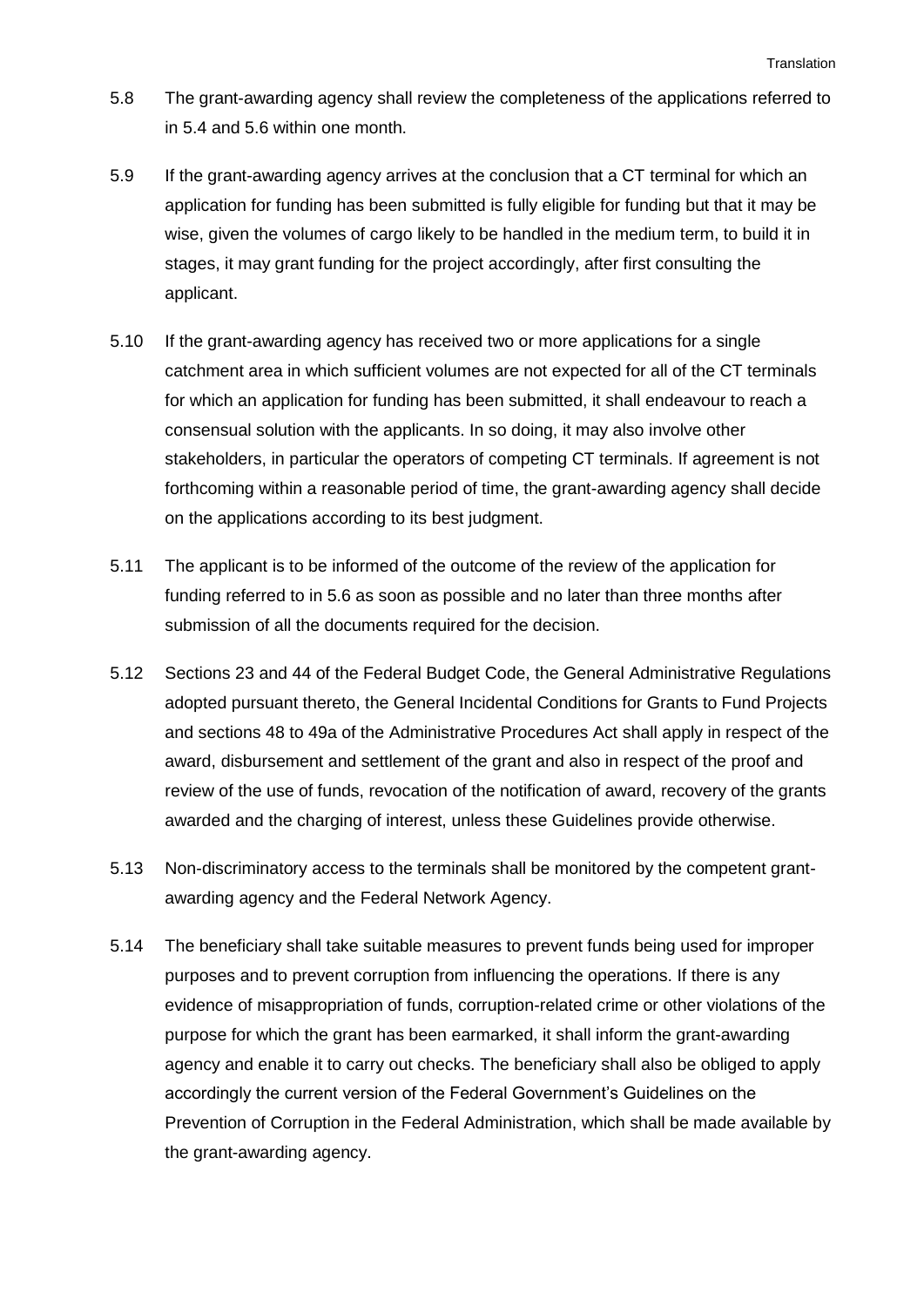#### **6 Subsidy relevance**

Grants provided under these Funding Guidelines shall constitute a subsidy within the meaning of section 264 of the Penal Code. Some of the information to be provided in the application procedure shall thus be subsidy-relevant within the meaning of section 264 of the Penal Code in conjunction with section 2 of the Subsidies Act. Before any grant is awarded, the applicant shall be informed of the facts relevant to the granting of a subsidy and made aware of the consequences of subsidy fraud under criminal law.

### **7 Period of validity**

- 7.1 These Guidelines shall enter into force on 1 January 2017.
- 7.2 They shall expire at midnight on 31 December 2021.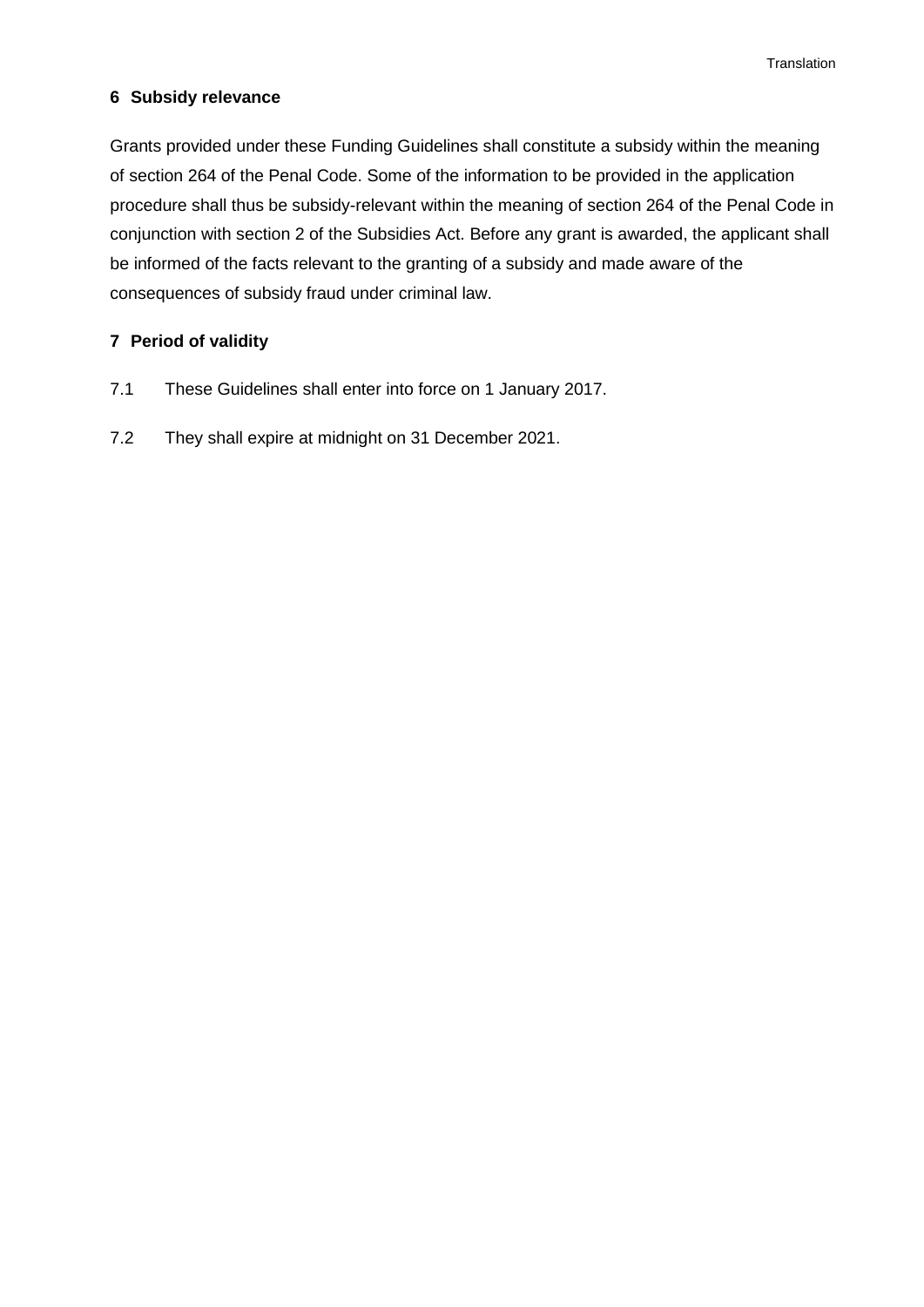## **Terminals eligible for subsidy**

(Funding to be provided only if need is proved)

| <b>Trade</b>                     | <b>Individual measures</b>           | <b>Comments</b>                                                                                               |
|----------------------------------|--------------------------------------|---------------------------------------------------------------------------------------------------------------|
|                                  | Land acquisition only                | An existing plot of land may be deemed to be part of the<br>applicant's own resources.                        |
|                                  |                                      | Heritable building rights shall be eligible on the same basis as land<br>acquisition to the amount of:        |
|                                  |                                      | a) where security is provided in the form of a mortgage on<br>the property,                                   |
|                                  |                                      | 5 times the lease payment for the first year for an<br>operating period of 10 years                           |
|                                  | Heritable building right             | 10 times the lease payment for the first year for an<br>operating period of 20 years                          |
|                                  |                                      | b) where a mortgage on the property cannot be provided,                                                       |
|                                  |                                      | 7.5 times the lease payment for the first year for an<br>operating period of 10 years                         |
| Land                             |                                      | 15 times the lease payment for the first year for an<br>operating period of 20 years.                         |
|                                  |                                      | Full disbursement shall be made on the date of the first payment<br>due as per the heritable lease agreement. |
|                                  |                                      | Heritable building rights shall eligible on the same basis as land<br>acquisition to the amount of:           |
|                                  |                                      | 7.5 times the lease payment for the first year for an<br>operating period of 10 years                         |
|                                  | Long-term lease                      | 15 times the lease payment for the first year for an<br>operating period of 20 years.                         |
|                                  |                                      | Full disbursement shall be made on the date of the first payment<br>due as per the lease agreement.           |
|                                  | Site clearance                       |                                                                                                               |
|                                  | Relocation of pipes and cables       |                                                                                                               |
| Underground<br>work              | Buried cable work                    |                                                                                                               |
|                                  | Water supply and wastewater disposal |                                                                                                               |
|                                  | General earthwork                    | Removal, refilling                                                                                            |
| <b>Earthworks</b>                | Soil replacement                     |                                                                                                               |
|                                  | Foundation improvement               |                                                                                                               |
|                                  | Protective subgrade layer            |                                                                                                               |
|                                  | Steel sheet piling                   | Steep or inclined slope                                                                                       |
| Wharves                          | Gangways                             | Vertical or stepped slopes                                                                                    |
|                                  | Mooring piles/ dolphins              |                                                                                                               |
|                                  | Roll-on/roll-off bridges             |                                                                                                               |
|                                  | Approach track                       | If this track is used solely to connect the combined transport<br>terminal to the public rail network         |
| <b>Tracks</b><br>(to incorporate | Arrival/departure tracks             | In accordance with the production strategy                                                                    |
| old but                          | Transhipment sidings                 | In accordance with the production strategy                                                                    |
| serviceable<br>materials if      | Run-around loops                     | In accordance with the production strategy                                                                    |
| possible)                        | Headshunt                            | In accordance with the production strategy                                                                    |
|                                  | Track for spare/damaged wagons       | For 1 damaged wagon/pair of trains                                                                            |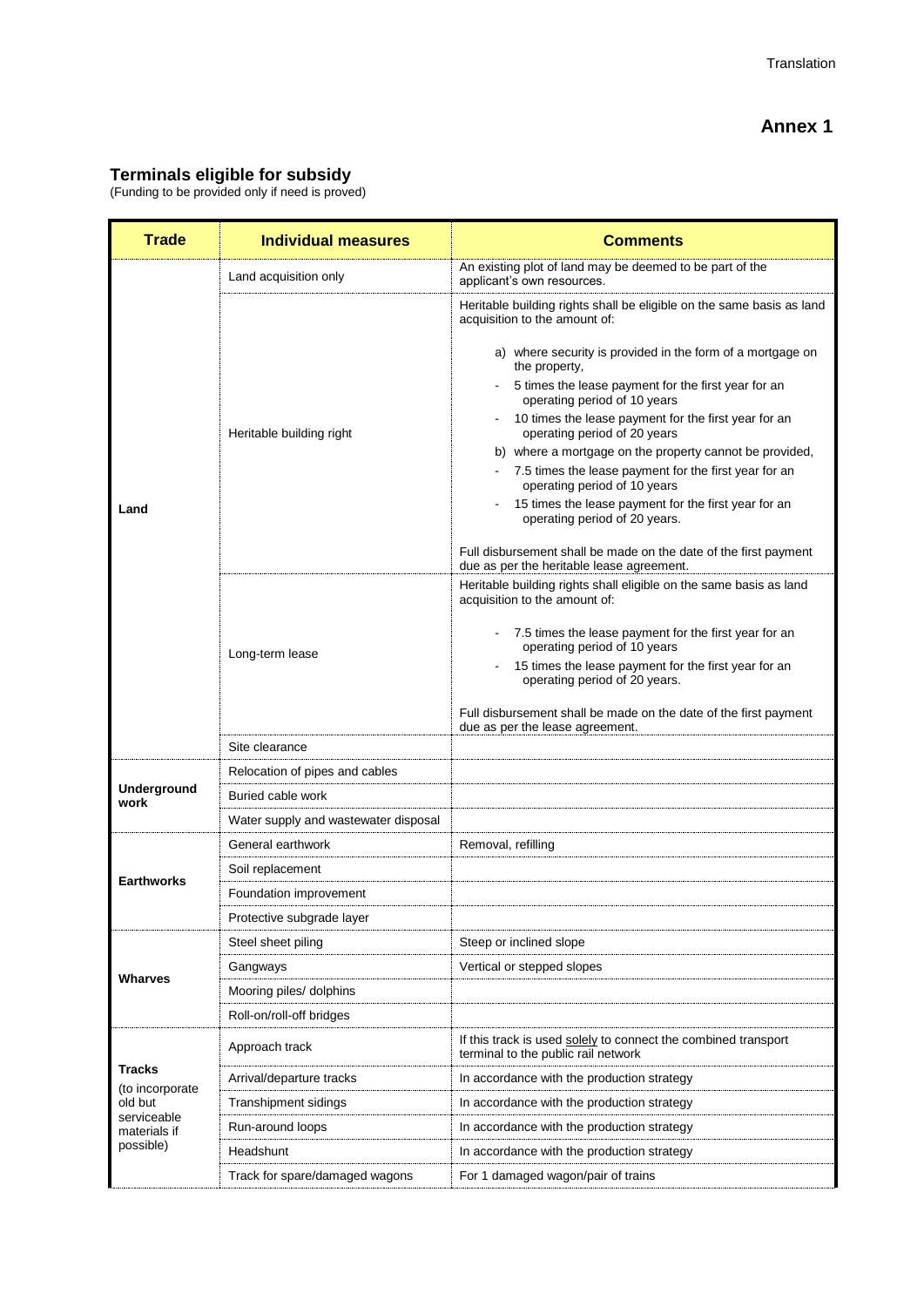| <b>Trade</b>                   | <b>Individual measures</b>                               | <b>Comments</b>                                                                                                                                                                 |
|--------------------------------|----------------------------------------------------------|---------------------------------------------------------------------------------------------------------------------------------------------------------------------------------|
|                                | Sidings                                                  | In accordance with the production strategy                                                                                                                                      |
|                                | Points                                                   | Remotely controlled on running/shunting routes, otherwise locally<br>controlled                                                                                                 |
|                                | Approach road                                            | If this road is used solely to connect the CT terminal to the public<br>road network.                                                                                           |
|                                | Traffic and pre-stowage areas                            | Sufficient lanes outside the handling area, including<br>parking/stowage space in the gate area                                                                                 |
| Roadways                       | Handling area<br>(driving, loading and parking lanes)    | Driving and loading lane and, for each transhipment track,<br>normally one parking lane, in accordance with the production<br>strategy                                          |
|                                | Parking areas                                            | Where necessary for CT shipments awaiting handling in<br>accordance with the transport schedule                                                                                 |
|                                | Customer and employee car parking                        | Where directly linked to the cargo handling function of the terminal                                                                                                            |
|                                | Entry/exit gate                                          | Including barriers in entry/exit areas                                                                                                                                          |
| <b>Surface</b><br>construction | Offices                                                  | Where required for handling-related activities                                                                                                                                  |
|                                | Mess rooms                                               | Where required for staff involved in handling operations                                                                                                                        |
|                                | Gantry cranes                                            | Suitable for handling all CT loading units                                                                                                                                      |
|                                | Mobile and other handling equipment                      | Terminal-based;<br>suitable for transhipment of all CT loading units                                                                                                            |
| Handling<br>facilities         | Road-based delivery vehicles<br>(e.g. tractor units)     | Only terminal-based vehicles absolutely essential for handling<br>operations                                                                                                    |
|                                | Horizontal handling facilities                           | Terminal-based equipment only                                                                                                                                                   |
|                                | Access ramps for non-cranable semi-<br>trailers          | If terminal-based                                                                                                                                                               |
|                                | Overhead line                                            | Approach track, arrival/departure tracks on electrified lines;<br>extension of overhead electrification in the track module if direct<br>departures are planned and appropriate |
|                                | Signalling                                               | In the area of the running/shunting routes                                                                                                                                      |
|                                | Power supply                                             | For the handling facilities and for the 50 Hz area, provided that the<br>power is supplied to handling-related facilities                                                       |
|                                | Lighting                                                 |                                                                                                                                                                                 |
|                                | Points heating                                           | Only in the area of the running/shunting routes                                                                                                                                 |
|                                | Brake testing facility                                   | Only for CT terminals where direct exit is possible                                                                                                                             |
| <b>Equipment and</b>           | Private mobile radio                                     |                                                                                                                                                                                 |
| ancillary work                 | Operational control system                               | IT equipment (hardware and computer operating systems) for<br>eligible workplaces, data transmission between gate and crane                                                     |
|                                | Automatic consignment registration<br>equipment          | Stationary equipment in road, rail and shipping approaches                                                                                                                      |
|                                | Refuelling facility                                      | For terminal-based vehicles                                                                                                                                                     |
|                                | Storage area for dangerous goods,<br>mobile spill trough | If required by dangerous goods legislation and for the purposes of<br>handling                                                                                                  |
|                                | Sound insulation                                         | If required by applicable law                                                                                                                                                   |
|                                | Landscaping                                              | In accordance with applicable regulations                                                                                                                                       |
|                                | Rainwater retention basin                                | If required                                                                                                                                                                     |
|                                | Waterway upgrade                                         | If required for loading/unloading point                                                                                                                                         |
| Other<br>measures              | Oil barriers                                             |                                                                                                                                                                                 |
|                                | Power supply posts                                       | If required for purposes of handling                                                                                                                                            |

The proceeds of sales, especially of land that becomes available elsewhere, are to be credited to the project.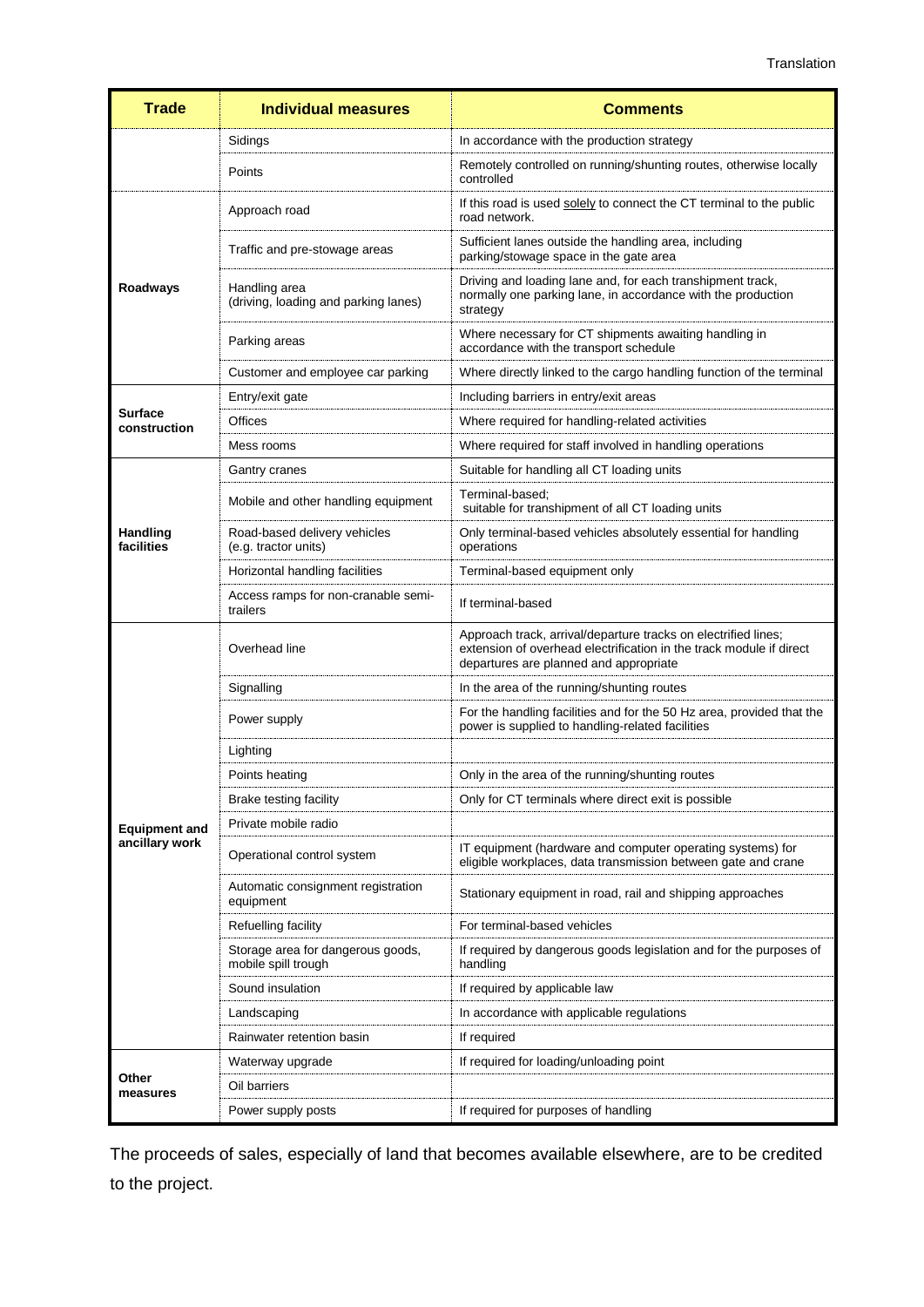# **Annex 2**

**Documents required for resolving the siting issue**

| <b>Supporting documents</b> |                                         | <b>Notes / Explanations</b>                                                                                                                                                                                                                                                                                                                    |
|-----------------------------|-----------------------------------------|------------------------------------------------------------------------------------------------------------------------------------------------------------------------------------------------------------------------------------------------------------------------------------------------------------------------------------------------|
|                             | Explanatory report                      | Justification and explanation of the need for the project                                                                                                                                                                                                                                                                                      |
|                             |                                         | Justification of the choice of location                                                                                                                                                                                                                                                                                                        |
|                             |                                         | Description and explanation of the planned configuration of the terminal                                                                                                                                                                                                                                                                       |
|                             |                                         | Explanation of the connection of the terminal to the transport infrastructure                                                                                                                                                                                                                                                                  |
| $\overline{2}$              | Overview plan of the<br>economic region | Scale 1:200 000 (General map)                                                                                                                                                                                                                                                                                                                  |
|                             |                                         | Showing existing locations of CT terminals                                                                                                                                                                                                                                                                                                     |
| 3                           | Site plan of terminal<br>location       | Scale 1:5,000                                                                                                                                                                                                                                                                                                                                  |
|                             |                                         | Connections to the rail, road and waterway systems must be clearly visible                                                                                                                                                                                                                                                                     |
| 4                           | Cargo handling forecasts                | Account of the volumes of cargo likely to be handled and forecast of the trends in these<br>volumes for the period of planned use of the CT terminal in loading units (LUs) and twenty<br>foot equivalent units (TEUs), broken down by traffic routes (origins and destinations).                                                              |
|                             |                                         | Account of the forecast modal shift from the road in tonnes, tonne kilometres and LUs.                                                                                                                                                                                                                                                         |
| 5                           | Likely effects                          | Description of the effects on other, pre-existing CT terminals (including indication of whether<br>competing terminals are accessible on a non discriminatory basis and to which modes of<br>transport they are connected). For projects close to a border, the effects on terminals in the<br>neighbouring country should also be considered. |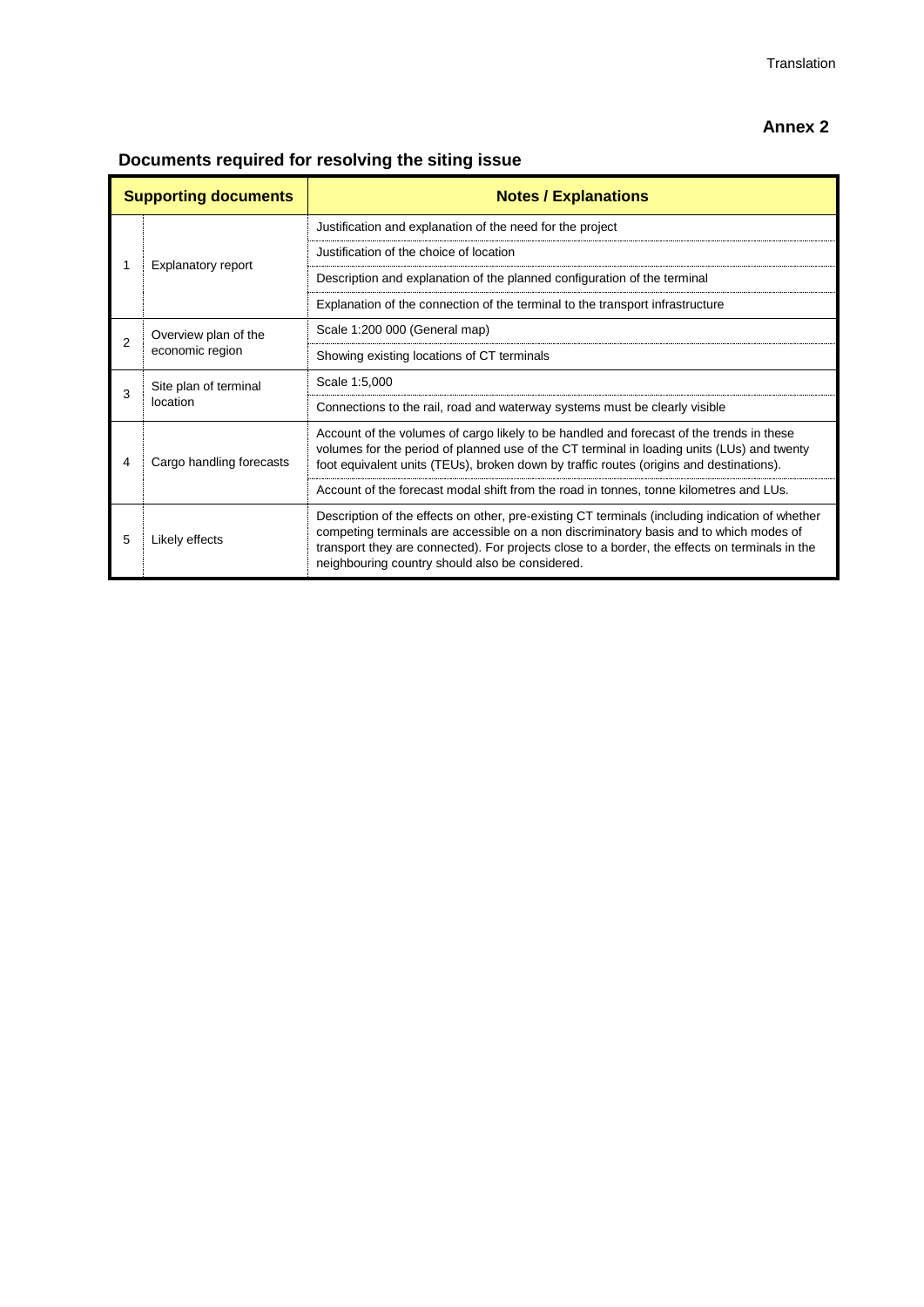#### **Annex 3**

# **Supporting documents for the funding application**

|    | <b>Supporting documents</b>                                                                        | <b>Notes / Explanations</b>                                                                                                                                                                                                                                                                                                                                                                                                                                                                               |
|----|----------------------------------------------------------------------------------------------------|-----------------------------------------------------------------------------------------------------------------------------------------------------------------------------------------------------------------------------------------------------------------------------------------------------------------------------------------------------------------------------------------------------------------------------------------------------------------------------------------------------------|
|    | Explanatory report                                                                                 | Account of the current situation                                                                                                                                                                                                                                                                                                                                                                                                                                                                          |
|    |                                                                                                    | Description of the project and justification of the need                                                                                                                                                                                                                                                                                                                                                                                                                                                  |
|    |                                                                                                    | Account of the alternatives studied                                                                                                                                                                                                                                                                                                                                                                                                                                                                       |
|    |                                                                                                    | Description of the effects on other pre-existing CT terminals For projects close to a<br>border, the effects on terminals in the neighbouring country should also be<br>considered.                                                                                                                                                                                                                                                                                                                       |
|    |                                                                                                    | Statement of current and future traffic volumes in loading units (LUs) and twenty<br>foot equivalent units (TEUs) for the operating period                                                                                                                                                                                                                                                                                                                                                                |
| 1  |                                                                                                    | Forecast modal shift from the road in tonnes, tonne kilometres and loading units,<br>indicating origin and routes of said traffic and method of derivation (e.g.<br>investigation, survey)                                                                                                                                                                                                                                                                                                                |
|    |                                                                                                    | Explanation of the production strategy:<br>Organization (e.g. staff planning, two-shift or three-shift operation)<br>Transport programme (origin/destination of traffic, service days,<br>ä,<br>arrival/departure times, dwell times at CT terminal)<br>Operational programme (track use, shunting and truck movements, container<br>handling within CT terminal)                                                                                                                                         |
|    |                                                                                                    | Explanation of the technological and commercial viability of the rail and/or<br>waterway services (e.g. by submitting at least one - depending on the scale -<br>declaration of intent from CT operators, railway undertakings or shipping<br>companies)                                                                                                                                                                                                                                                  |
|    |                                                                                                    | Description and justification of the components of the terminal (terminal-<br>related representation taking particular account where necessary of planned<br>upgrades)                                                                                                                                                                                                                                                                                                                                    |
| 2  | General map                                                                                        |                                                                                                                                                                                                                                                                                                                                                                                                                                                                                                           |
| 3  | Site plans                                                                                         | Scale 1:1,000                                                                                                                                                                                                                                                                                                                                                                                                                                                                                             |
| 4  | Standard cross-sections                                                                            |                                                                                                                                                                                                                                                                                                                                                                                                                                                                                                           |
| 5  | Longitudinal sections                                                                              |                                                                                                                                                                                                                                                                                                                                                                                                                                                                                                           |
| 6  | <b>Building plans</b>                                                                              | Highlighting the premises for staff involved in handling operations                                                                                                                                                                                                                                                                                                                                                                                                                                       |
| 7  | Special drawings                                                                                   | If necessary                                                                                                                                                                                                                                                                                                                                                                                                                                                                                              |
| 8  | Summary of expenditure                                                                             |                                                                                                                                                                                                                                                                                                                                                                                                                                                                                                           |
| 9  | Data sheet for value for money<br>assessment in accordance with the<br>discounted cash flow method | With the calculations on which it is based (to be sent as an Excel spreadsheet) <sup>3</sup>                                                                                                                                                                                                                                                                                                                                                                                                              |
| 10 | Data sheet for determining the<br>benefit to the national economy for<br>the operating period      | Data concerning the full transport distance to the destination/point of origin of the<br>loading units must be presented for calculation purposes where they will be shifted<br>to the rail or inland waterway modes. The length of the domestic/foreign sections of<br>the journey should be shown separately (to be sent as an Excel spreadsheet) <sup>3</sup> .<br>Account will be taken in the calculations of the German sections of the journey plus<br>50 % of the (non-German) European sections. |
| 11 | Construction schedule                                                                              | Showing planned drawdown of funds                                                                                                                                                                                                                                                                                                                                                                                                                                                                         |
| 12 | Financing plan                                                                                     | In accordance with Administrative Regulation 3.2.1 to Section 44 of the Federal<br><b>Budget Code</b>                                                                                                                                                                                                                                                                                                                                                                                                     |
| 13 | Comments by the federal state                                                                      |                                                                                                                                                                                                                                                                                                                                                                                                                                                                                                           |
| 14 | Proof of technical suitability and value for money where special designs are employed              |                                                                                                                                                                                                                                                                                                                                                                                                                                                                                                           |
| 15 | Declarations and proof                                                                             | In accordance with 6.6 of the Guidelines <sup>3</sup>                                                                                                                                                                                                                                                                                                                                                                                                                                                     |
| 16 | Terminal master data sheet                                                                         | Where an existing terminal is to be upgraded <sup>3</sup>                                                                                                                                                                                                                                                                                                                                                                                                                                                 |

 $3$ Template will be provided by the grant-awarding agencies

 $\overline{a}$